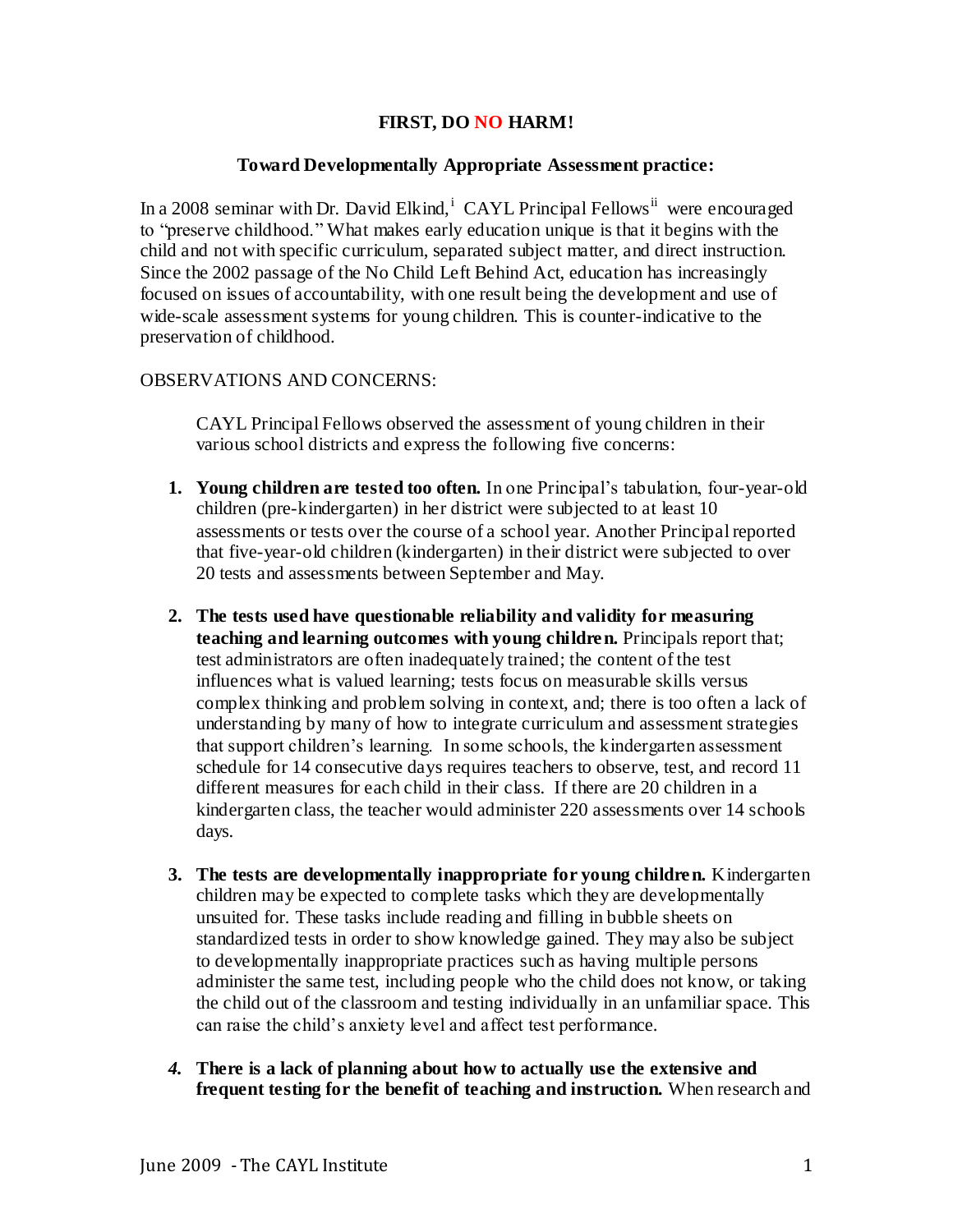knowledge of assessment strategies for children from the age of three through the third grade are not reflected in school district policies, then the tests being used and the way they are administered do not truly help schools improve important aspects of children's development, such as problem solving, creativity and social emotional skills. These aspects of development provide critical foundations for future learning and cannot be measured by standardized tests. For example, one principal reported, *"I was watching a child trying to match beginning letter sounds with pictures. He was looking at a small drawing of a goat, and saying to himself "sheep, sh-sh-sh-sheep". Of course he did not select the letter g and his answer was wrong. Moreover he was very frustrated at not being able to find an answer. In fact, the child was using a lot of good strategies and demonstrating an understanding of beginning letter sounds very well. It"s very troubling. Even distinguishing between small pictures of farm animals that are about the same size and have similar characteristics presents a challenge for a young child."*

*5.* **The tests are particularly challenging for the increasing numbers of English Language Learners (ELL) in the school district.** One Principal explained, "*We have to look closely at the children and constituencies in our schools. My school is 90% ELL but I only have one bilingual certified teacher. Despite being a high ELL school, there is no one savvy enough to look at the curriculum and make the adjustments so children can learn. Instead of focusing on all this testing, we have to focus on being able to be responsive to the children in the schools."* 

## TOWARD MORE DEVELOPMENTALLY APPROPRIATE PRACTICE:

Here are five guidelines that principals can consider as they examine their assessment of children ages three through age eight:

- 1. **Recognize that there are valid reasons for testing young children.** Assessment can promote children's learning and development, identify children for health and special services, monitor trends and evaluate programs and services, and promote appropriate levels of accountability.
- 2. **Be clear about your purpose and intentionality in assessment.** Ask yourself: Do we have a clear vision and strategic plan with continuous, comprehensible, and timely communication of the purpose/goals for the implementation and evaluation of an assessment system? Is there a clear plan to communicate with families, teachers and others about the current and future use of data collected? Is there a commitment and method to ensure confidentiality of both child and program data?
- 3. **Purposeful training and preparation of teachers and other test administrators is essential.** Schools must prioritize a focus on building program staff capacity to understand the purpose, uses, and cautions of an assessment system.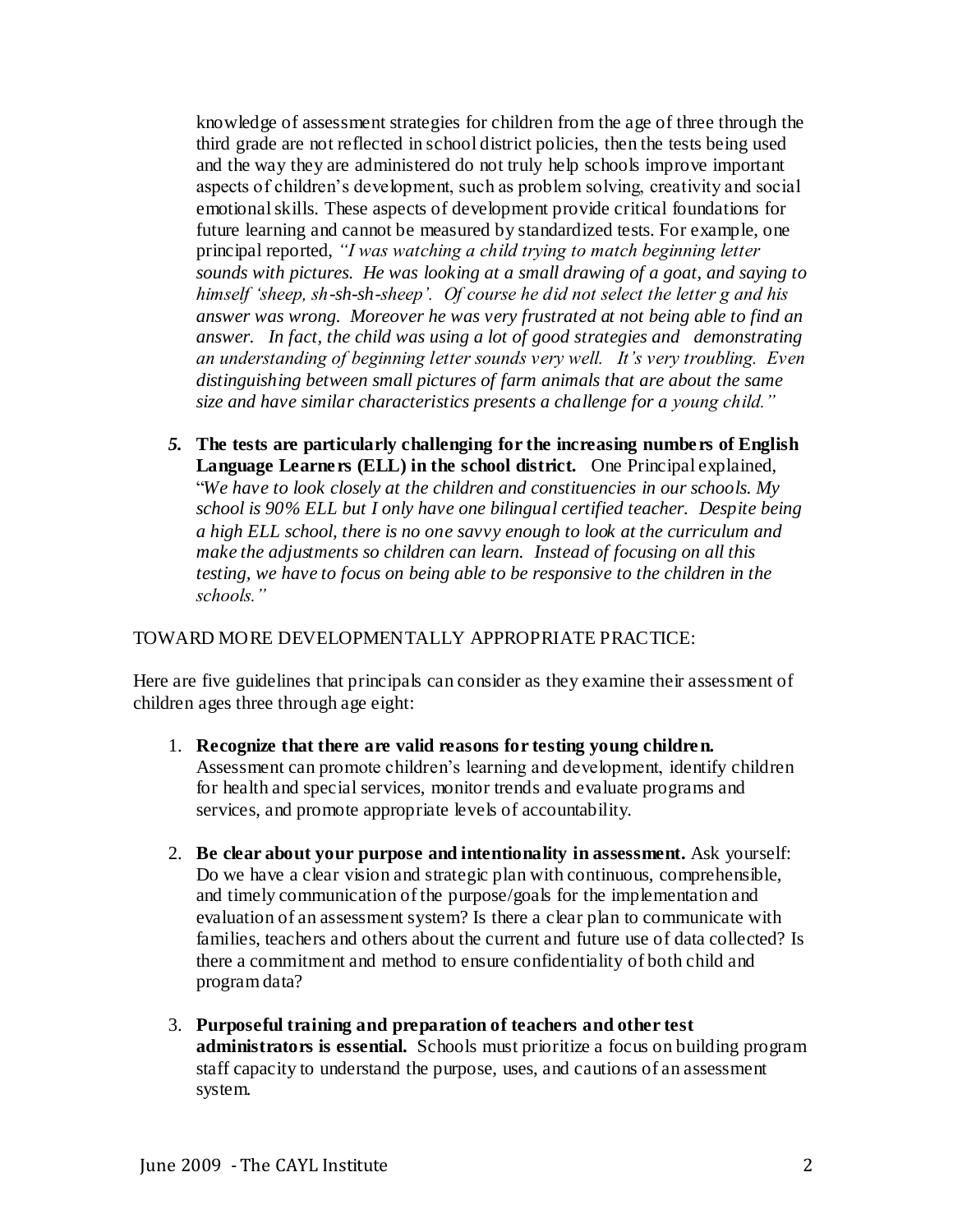- 4. **Use caution**. Kindergarten age determination should be based on chronological age, not on testing for mastery of skills. Recognize that norm-referenced tests may be inappropriate for young children. Valid and reliable information about young children requires multiple measures at multiple points over time. Avoid high-stakes testing: It is not technically defensible to administer formal measures and hold grade-level standards before third grade. Be sure that information will be provided about program improvement and that tests are accompanied by assessments of the learning environments and supports.
- 5. **Lead, with others, for more effective assessments systems of young children in your community.** Help your district avoid using standardized tests as the sole source of information being used to make decisions about placing children in special education or labeling young children. Such decisions require more complex methods of assessment. Be sure to consider the backgrounds, needs and languages of the children in your district when exploring appropriate assessment strategies for your school.

Final Thoughts Moving Forward:

All of the stakeholders in young children's lives share responsibility for making assessments that are reliable and valid, linguistically responsive and developmentally appropriate. Systematic and sensitive assessments of young children's needs, strengths, and developing progress is central to providing the right experiences and environments to help them grow, learn, and succeed in school.

*By Valora Washington and Winifred Hagan The CAYL Principals Fellowship in Early Care and Education A program of The CAYL Institute*

CAYL Principal Fellows Kathleen Armstrong Harolyn Bowden Sherry Brooks-Roberts Laurie Carr Catherine Constant Marice Diakite Suzanne Federspiel Ayla Gavins Valerie Gumes Vera Johnson Nicole Mack Robert Martin Sandy Mitchell-Woods Eileen Morales Nora Toney Stephen Zrike